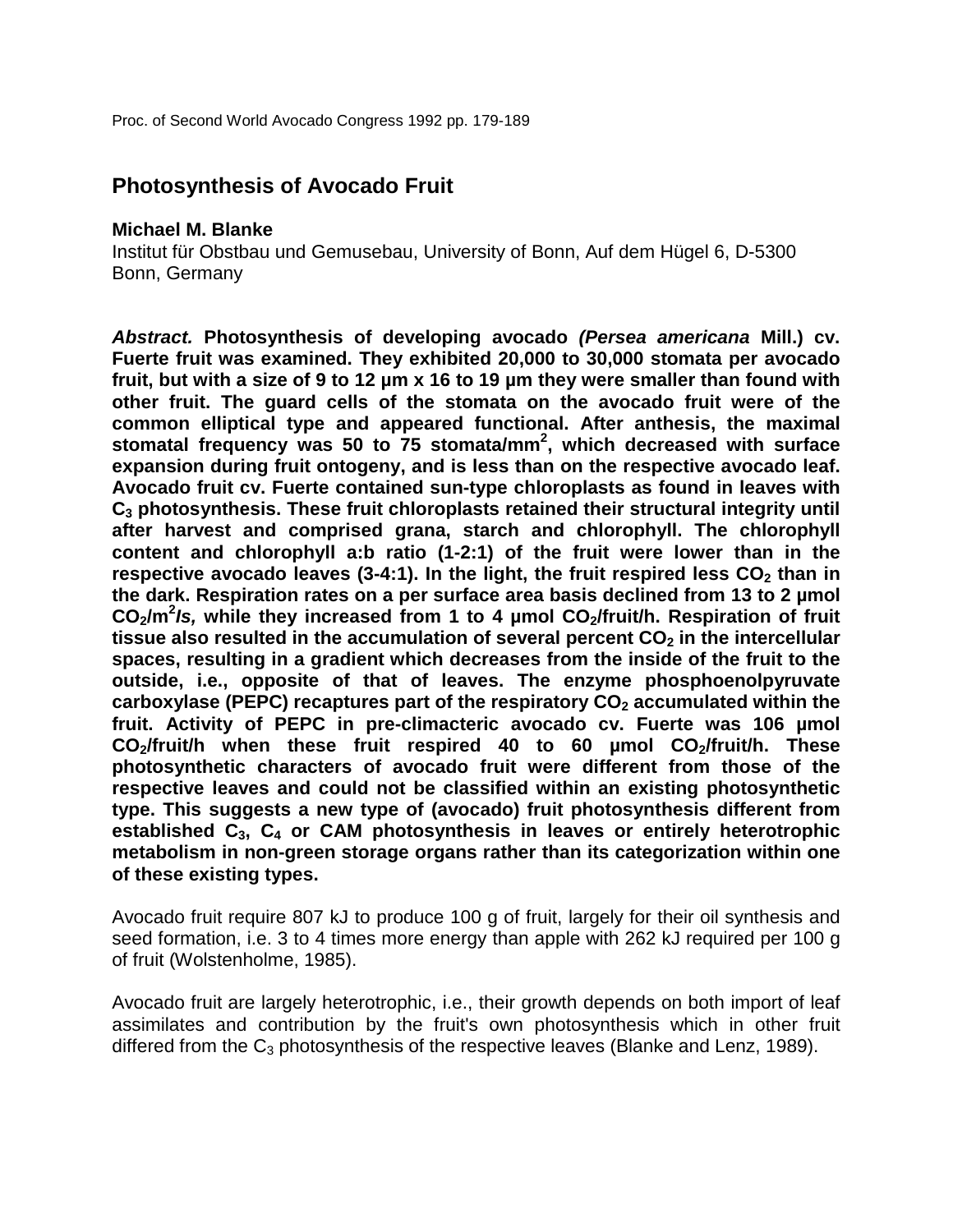To examine this contribution of the avocado fruit to its conspicuous energy requirement, I have attempted to investigate and define photosynthesis of avocado fruit using the widely grown cv. Fuerte.

#### **Materials and Methods**

Avocado trees. Healthy avocado *(Persea americana* Mill.) trees were selected in a commercial orchard (Kevin Kaye, Avalon Farm, Whiteriver, Transvaal, SA) and were subjected to standard management procedures. The 7- to 8-year-old avocado trees cv. Fuerte were grafted to seedling Edranol rootstocks.

Scanning electron microscopy. Developing avocado fruit cv. Fuerte were shipped to Long Ashton, University of Bristol, England by air courier. The avocado fruit were examined by scanning electron microscopy within two hours of sample preparation. Fruit sections were gold-coated in an argon atmosphere in a Polaron sputter coater E 5000 for 3 mins at 0.5 kV to give a thickness of 18 nm and a fine grain of 1.8 nm.

The coated specimens were studied in a Philips SEM 505 at an accelerating voltage of 1 5 kV and a spot size of 50 nm. Micrographs were taken with a Leitz Leica 2 camera on llford FP 4 (22 DIN) film and developed on Agfa Brovira Speed BS310 paper as described by Blanke and Bower (1990a). Counts of the number of stomata were made using fruit in the week after anthesis (post-anthesis), when fruit weighed 1 g and were 1.2 cm long and 0.9 cm wide, to obtain values for the maximal stomatal density. Ten 0.25 mm x 0.25 mm squares were examined for the number of stomata and replicate fruit counted.

Gas exchange of fruit. Gas exchange of developing avocado fruit was measured by fruit porometry as described in detail in a parallel presentation (Blanke and ADC, 1992). A chamber was designed for developing avocado fruit which allowed fruit to remain attached and was connected to a portable porometer type LCA 3 on loan in South Africa from ADC (Hoddesdon, Herts., England). Physiological measurements were conducted on fruit on clear days between 07.00 h and 10.00 h for light and between 17.30 h and 19.30 h for dark respiration. In order to assess dark respiration, fruit were loosely covered in aluminum foil after 17.30 h and respiration measured 30 mins thereafter and on the next morning again under cover (Blanke, 1990d; Blanke and Whiley, unpublished).

Conditions of measurements were temperatures between 25C and 35C, water vapor pressure deficits between 3.2 to 4.5 kPa in daylight and 2.4 to 3.0 kPa at night, respectively, and photon flux densities above  $1000/\mu$ mol/m<sup>2</sup>/s PAR.

Chlorophyll determination. Chlorophyll in the mesocarp from cv. Fuerte fruit was determined by immersion of undissected tissue into DMF (Blanke, 1990a).

Light transmission. Spectra of light transmitted by the peel of avocado fruit cv. Fuerte were recorded spectrophotometrically at Long Ash-ton, University of Bristol, England, as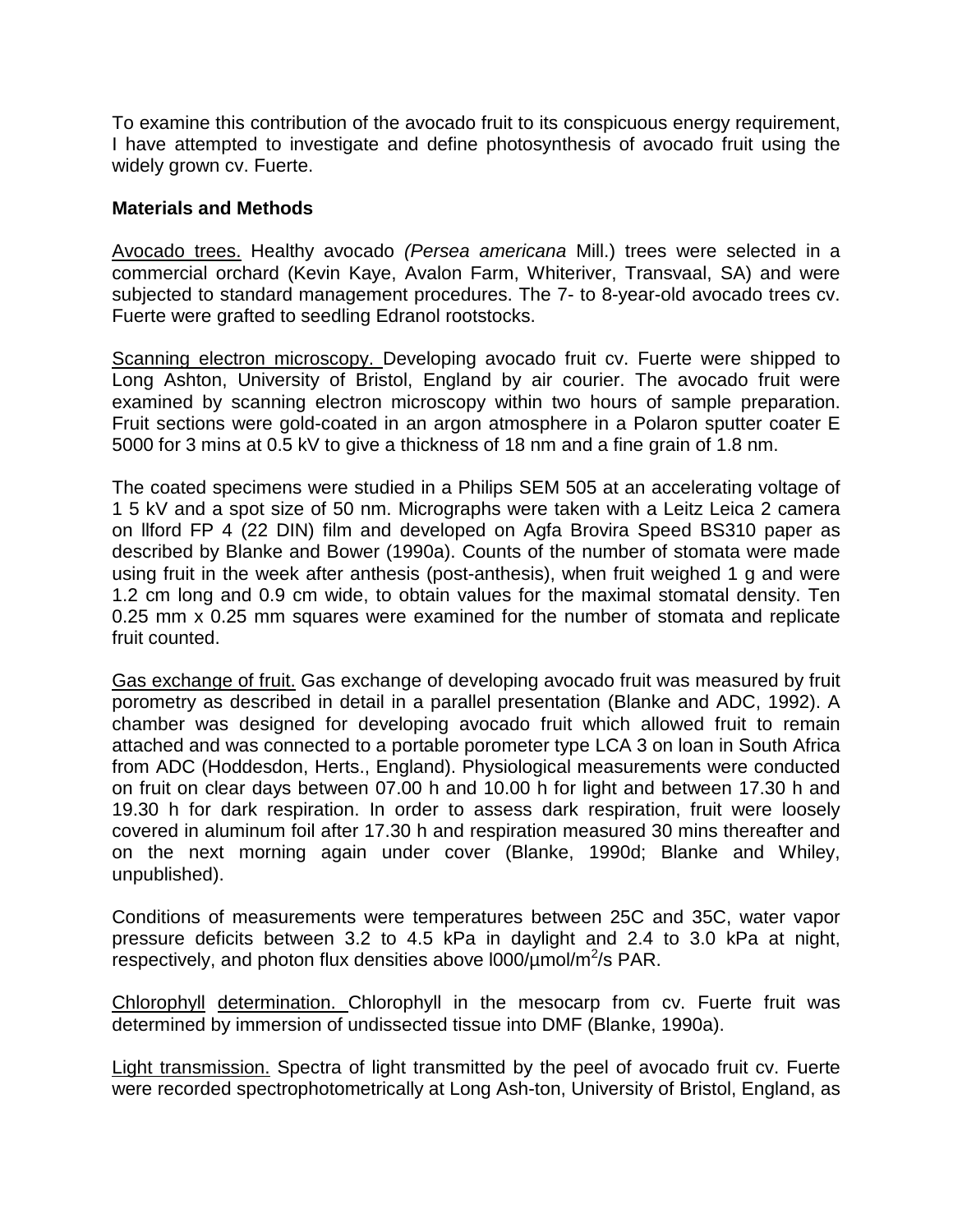described for grape berries by Blanke (1990b) with the outer surface of the peel facing the light source imitating the natural position of the peel and using the opposite opaque sides of the cuvettes facing the light source and detector. Transmission spectra were measured over the range of wavelengths from 450 nm to 800 nm in a double beam Pye-Unicam PU 8800 spectrophotometer with an empty cuvette, similarly placed, as reference. Solubilization of cuticular wax or pigments was avoided by excluding solutions from the sample and reference cuvettes.

Enzyme extraction. The enzyme phosphoenolpyruvate carboxy-lase (PEPC, orthophosphate: oxaloac-etate carboxylyase [phosphorylating], EC 4.1.1.31) was extracted from avocado fruit cv. Fuerte and partially purified by ammonium sulfate precipitation and gel filtration. Enzyme activity was determined by coupling the reaction of PEPC to the malate dehydrogenase-dependent oxidation of NADH, measured at 340 nm in a computerized Pye-Unicam PU 8720 spectrophotometer.

# **Results and Discussion**

Stomata and surface features of avocado fruit. Developing avocado fruit of cv. Fuerte exhibited a large number of stomata, i.e., 20,000 to 30,000 per avocado fruit, compared with temperate zone fruit of generally smaller final fruit size such as apple with ca. 3000 and grape berry with 30 stomata per fruit. The number of stomata per fruit remains unchanged during its life cycle assuming no epidermal cell division during fruit ontogeny with the formation of new stomata. Stomata of cv. Fuerte avocado fruit were 9 to 1 2 µm x 1 6 to 19 µm (vestibule 3-4 µm x 9-10 µm), i.e. smaller than the stomatal sizes of 13 to 21 µm x 21 to 33 µm found for apple (Table 1) and citrus fruit (Blanke, 1990c). After anthesis, the maximal stomatal frequency on cv. Fuerte avocado fruit was 50 to 75 stomata/mm<sup>2</sup>, which decreased to less than 5 stomata/mm<sup>2</sup> depending on surface expansion during fruit ontogeny, and is respectively 14 % at post-anthesis or less than 1 % at fruit maturation of the 390 to 510 abaxial stomata/mm<sup>2</sup> on the respective avocado leaf (Blanke, unpublished). Stomata on leaves of subtropical fruit crops are often more numerous, but smaller in size than those of temperate zone crops (Blanke, 1990c). The present results confirm this statement for avocado fruit. The guard cells of these relatively small stomata on the avocado fruit were of the common elliptical type and appeared functional (Fig. 1 and 2). The stomata linked the intercellular space of the avocado fruit to the ambient, thereby facilitating gaseous efflux of  $CO<sub>2</sub>$ , H<sub>2</sub>O and  $C<sub>2</sub>H<sub>4</sub>$ through stomata or lenticels which, when open, are the preferred sites of gas exchange, even if guard cells should lose their regulatory function. Changes in the ambient conditions may affect the transpirational water vapor efflux from the fruit and hence, control stomatal opening and mineral import into the fruit. Blanke and Bower (1990b) calculated the percentage of the surface of a stomatal vestibule to the avocado fruit surface (using an average stoma diameter of about 5  $\mu$ m) to be ca. 0.0012 % after anthesis: compare this figure to 0.035 % for the grape berry due its larger stomata and smaller final fruit size (Blanke and Bower, 1990b) and 0.06 % recalculated for avocado leaves from data of Whiley *et a/.* (1988). These stomata on cv. Fuerte avocado fruit have been shown (Blanke and Bower, 1990a) to interrupt a surface of smooth appearance with a disperse distribution of fine platelets and few, short, single-celled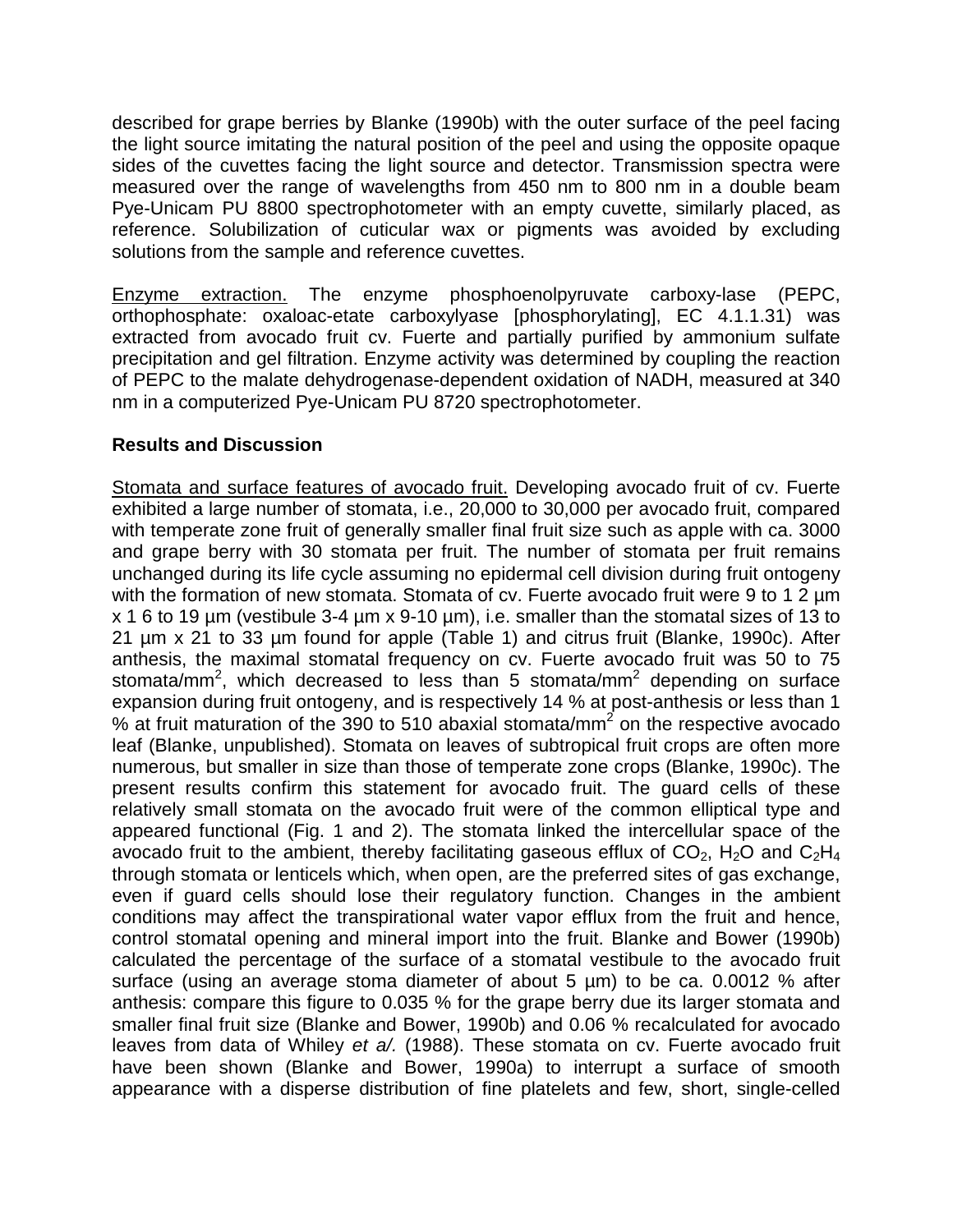trichomes after an-thesis. Three weeks after anthesis, a typical pattern of rectangular honeycombs was reported (Blanke and Bower, 1990a) with groups of parallel lamellae differing in orientation and surrounding the stomata shown in figures 1 and 2.

Chloroplasts and chlorophyll in avocado fruit. Energy for metabolic conversion within the fruit is provided by (a) respiration of assimilates imported from adjacent leaves or (b) the photosystems of the fruit associated with the chlorophyll in the chloro-plasts. Avocado fruit cv. Fuerte contained sun-type chloroplasts as found in leaves with  $C_3$ photosynthesis. These fruit chloroplasts in the outer, green mesocarp also comprise grana, starch and chlorophyll. The grana have fewer thylakoids, i.e., ca. 50, than in leaves with up to 100 thylakoids per granum (Blanke, 1990c). Starch formation with the aid of chlorophyll in sun-type chloroplasts indicates the involvement of light and the photosystems. The chlorophyll content of the cv. Fuerte fruit, however, was smaller than in the respective avocado leaves on a per surface area basis. The chlorophyll a:b ratio was also smaller in fruit (1-2:1) than in leaves (3-4:1). In higher plants, chlorophyll b is an auxiliary pigment passing excitation to chlorophyll a and photosystems PS II (P 680) and PS I (P 700). Lower chlorophyll a:b ratios may be indicative of less PS II and more PS I in the avocado fruit. Relative to the thickness of the respective leaf, the lower chlorophyll a:b ratio of the avocado fruit may be a sun-shade response with light transmission into the fruit declining with volume increase. Avocado fruit chloroplasts retain their structural integrity until after harvest (Platt-Aloia and Thompson, 1981) in contrast to many temperate zone fruit whose chloroplasts may disintegrate before harvest. The chloroplasts produce oxygen which maintains the oxygen level in the intercellular space between 7 and 19%  $O<sub>2</sub>$  (Blanke, 1991). The intercellular concentrations of CQ and oxygen are a result of the amount of respiratory  $CO<sub>2</sub>$  evolved and oxygen consumed within the fruit, the diffusivity of the peel and mesocarp and the intercellular space volume.

Light transmission into avocado fruit. In the orchard, light penetration and distribution within the canopy is affected by arrangement, reflectance and indirect shading of leaves, fruit and branches. Light penetration drops within the tree thereby affecting fruit quality. The smooth, thin and green peel of the cv. Fuerte avocado fruit transmitted 0.7% incident light at 500 nm which increased to 9.5% at 800 nm (Fig. 3). This spectra of light transmitted through the peel of cv. Fuerte avocado fruit (Fig. 3) varied little in curvature with fruit ontogeny. The spectra showed a major absorption peak at ca. 670 nm, one of the wavelengths where chlorophyll absorbs and was most pronounced with the peel of the cv. Fuerte fruit. The secondary absorption peak of chlorophyll around 440 nm was probably masked by the increasing light absorption of the peel below 500 nm (Fig. 3). The light transmitted by green mesocarp also showed the chlorophyll absorption peak at 670 nm, but the spectra of the transmitted light varied less from the incident light. Hence, the light spectra that the fruit chloroplasts receive is altered from that of the incident light by the peel and, to a lesser extent, by the mesocarp. Magnitude and spectra of the light transmitted by the peel of avocado cv. Fuerte fruit are similar to those found with the peel of green Golden Delicious or Granny Smith apple fruit which transmitted 0.1 to 8 or 3 to 10% of incident light respectively. Further research is needed to show how the peel of dark, thick and rough-skinned avocado fruit such as cv.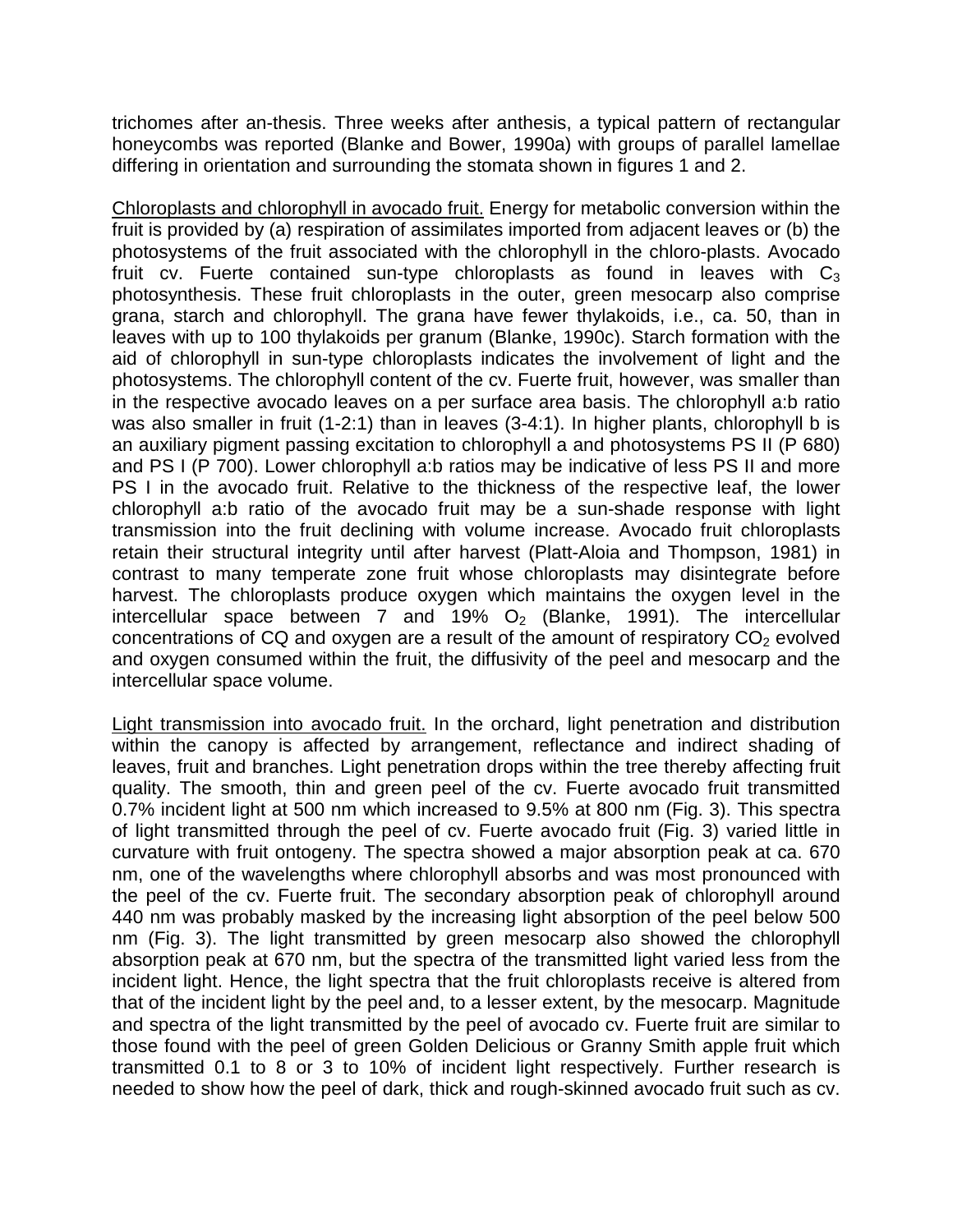Hass affects light transmission into the fruit, spectral light distribution within the fruit and light reflection from the fruit.

Light reflection from avocado fruit. Avocado fruit of cv. Fuerte appear green to the human eye due to the absorption of both blue and red light in the peel. On both fruit and leaf surfaces, hairs and wax may reflect visible light. However, the scarcity of hairs or trichomes which disappear during fruit ontogeny of the cv. Fuerte avocado fruit and its continuously smooth, green appearance indicate a constant reflectance value; this assumes Constance in both wax crystallization and shape.

Regulation by phvtochrome. The fruit photosynthesis concept (Blanke and Lenz, 1989) proposes a phytochrome system reacting to changes in the red:far red (660nm:730 nm) ratio for the regulation of some metabolic processes in developing fruit. Calculations of these ratios from the data of figure 3 show that the avocado peel reduced the red:far red ratio from ca. 1 to 1.2 in natural sunlight to ca. 0.2 inside the fruit (Table 2).

Fruit respiration and bioenergetics. Assimilates, imported as transport metabolites, are unsuitable for storage within the fruit. For their conversion to forms suitable for storage, energy has to be provided. Therefore, the fruit respires at the expense of accumulated or imported substrates which ultimately derive from light absorption and contain 807 kJ per 100 g of avocado fruit (Wolstenholme, 1985). Respiration rates are often used to calculate heat output or energy requirements. Based on the breakdown of hexoses as respiratory substrates, dissimilation of 1 g  $CO<sub>2</sub>$  is equivalent to an energy yield of 13 kJ (Blanke and Lenz, 1989). In a fruit cell,  $CO<sub>2</sub>$  from mitochondrial respiration dissolves, accumulates and diffuses. Within the fruit, the  $CO<sub>2</sub>$  molecule has to overcome several diffusion resistances from the mitochondria via the cell wall and intercellular space before it may be released via the peel. Avocado fruit mitochondria are associated into groups with a compact matrix and numerous tubular cristae and are 0.8 to 1.2 *µm* in size; the retention of structural integrity of the avocado fruit plastids until after harvest also applies to their mitochondria (Platt-Aloia and Thompson, 1981). This may be partly reflected in the respiratory activity (Fig. 4). Field measurements with a portable fruit porometer in commercial avocado orchards showed that avocado cv. Fuerte fruit respired more  $CO<sub>2</sub>$  in both light and dark than they assimilated from ambient air (Fig. 5). In the light, however, cv. Fuerte fruit respired less  $CO<sub>2</sub>$  than in the dark irrespective of units employed. Previously, "photosynthetic rate" was defined as the difference between fruit respiration in the dark and in the light using detached fruit, but it can be argued that this value is more a measure of the respiratory activity and may be sensitive to (a) effects of raising temperature when the detached fruit in a cuvette is radiated for a longer period to simulate the light phase and (b) effects of fruit detachment such as wound respiration and withdrawal of assimilate supply (Blanke, 1990c,1990d). Respiration rates of cv. Fuerte fruit on a per surface area basis declined from 13 to 2  $\mu$ mol CO<sub>2</sub>/m<sup>2</sup>/s during fruit ontogeny, while they increased when expressed on a per fruit unit; under field conditions, avocado fruit lost 1 to 4  $\mu$ mol CO<sub>2</sub>/fruit/h (Fig. 5). However, respiration of fruit tissue also resulted in the accumulation of  $CO<sub>2</sub>$  in the intercellular spaces of the fruit to several percent  $CO<sub>2</sub>$ .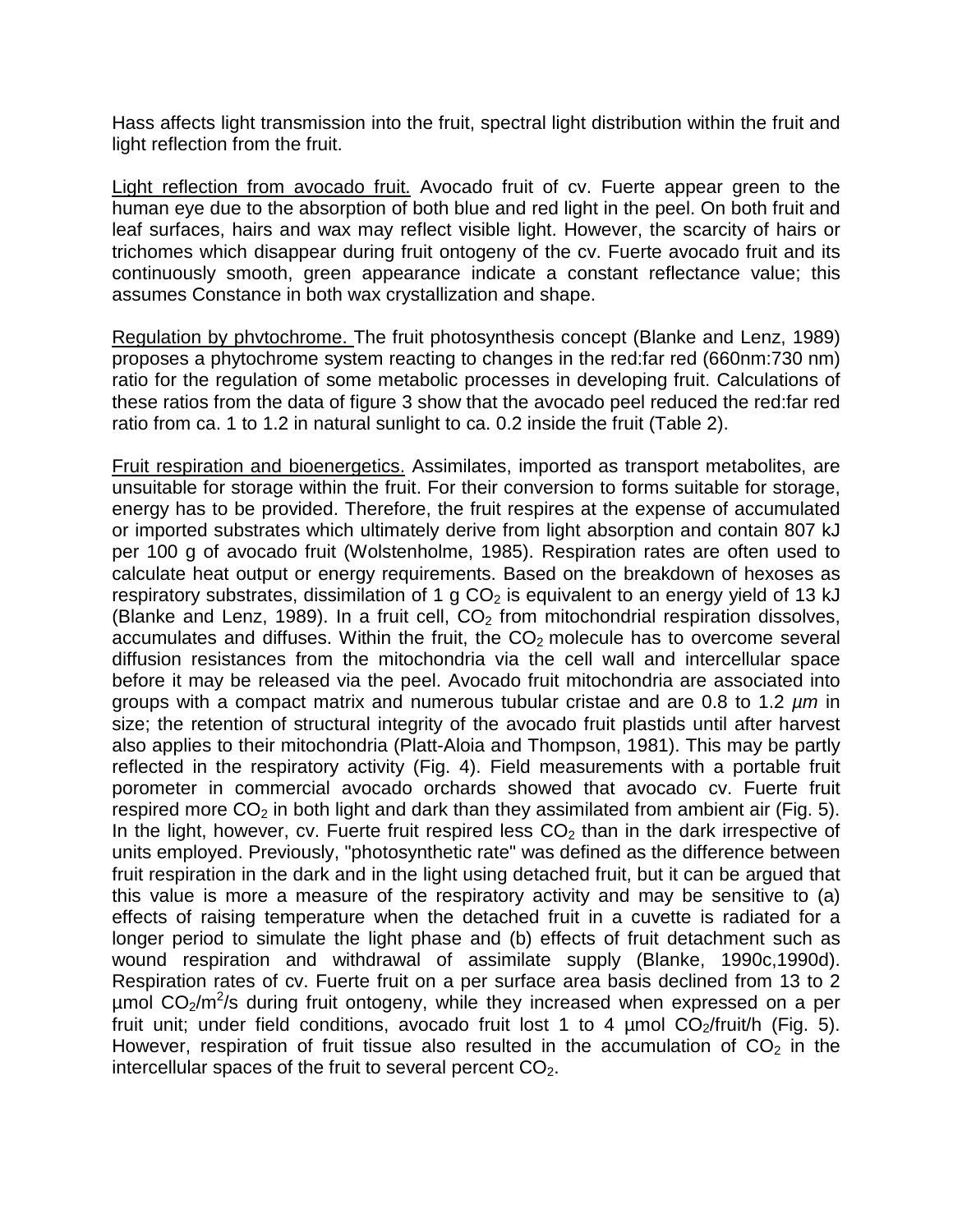Accumulation of respiratory  $CO<sub>2</sub>$  in the intercellular space. Due to the" small stomatal frequency relative to leaves, the diffusive resistance to  $CO<sub>2</sub>$  is dominated by the cuticular component which is largely uncontrolled and less permeable to gases than the mesocarp. The overall  $CO<sub>2</sub>$  gradient therefore decreases from the inside of the fruit to the outside ("from seed to peel"), i.e., is in reverse order to that of leaves (Blanke, 1991). These are gradients of  $CO<sub>2</sub>$ , but not pressure and indicate also a relatively large diffusive resistance (or small conductance) within the fruit, because  $CO<sub>2</sub>$  would otherwise rapidly equilibrate. Several methods have been used with fruit to determine the intercellular concentration of gases including manometric techniques, removal of plugs of tissue, insertion of a hypodermic needle into the fruit or evacuation of fruit under water. The two latter techniques are followed by gas chromatography of the withdrawn gas sample. Methods applying considerable vacuum for several minutes overestimate, while calculations using  $CO<sub>2</sub>$  efflux from the fruit underestimate the intercellular concentration. Values derived from  $CO<sub>2</sub>$  efflux apply to the substomatal or lenticular spaces of the fruit only, whereas values obtained by gas chromatography without applying a severe vacuum represent the intercellular  $CO<sub>2</sub>$  concentration.

Refixation of respiratory  $CO<sub>2</sub>$  by phosphoenolpyruvate carboxvlase". Avocado cv. Fuerte contain less chlorophyll, a lower chlorophyll a:b ratio and lose  $CO<sub>2</sub>$  not only during the night, but also in the daytime. Hence, I assumed that the avocado fruit probably fixes only a small amount of atmospheric  $CO<sub>2</sub>$  via ribulose 1,5 bisphosphate carboxylase (RuBPC) in the reductive pentose phosphate (RPP) pathway. However, the enzyme PEPC has been reported to refix some of the respired  $CO<sub>2</sub>$  which accumulated in the intercellular space of fruit and is in equilibrium with bicarbonate  $(HCO<sub>3</sub>)$  in the cell (Blanke and Lenz, 1989). The enzyme PEPC catalyses the carboxylation of phosphoenolpyruvate (PEP) with bicarbonate (HCO<sub>3</sub>) to produce oxaloacetate (OAA) (Fig. 6) under physiological conditions (Blanke and Notion, 1991). By enzymic reaction of malate dehydrogenase, oxaloacetate is further transformed into L-malate (Fig. 6). The activity of PEPC in the mesocarp of pre-climacteric avocado cv. Fuerte fruit was 2.5 umol  $CO<sub>2</sub>/s/q$  fresh weight or 106 umol  $CO<sub>2</sub>/fruit/h$ . This value exceeded the respiratory  $CO<sub>2</sub>$  loss from the fruit in the order of 40 to 60 µmol  $CO<sub>2</sub>/$ fruit/h. This  $CO<sub>2</sub>$  recycling provided by PEPC resembles the  $CO<sub>2</sub>$  concentration mechanisms found in leaves with  $C_4$  and CAM photosynthesis, but not in leaves of fruit crops such as avocado with  $C_3$ photosynthesis.

Fruit photosynthesis. Different forms of the enzyme PEPC have been found to be indicative of the photosynthetic type present in a tissue (Blanke and Lenz, 1989). These forms differ in their kinetic properties, sensitivity to heat and in susceptibility to activators and inhibitors (Blanke and Notion, 1991). In avocado fruit, PEPC showed a high substrate affinity for both substrates, PEP and bicarbonate (HCO<sub>3</sub>) as shown in a parallel presentation (Notion and Blanke, 1992). The higher substrate affinity of PEPC in fruit was associated with smaller enzyme activities in fruit relative to tissues possessing other photosynthetic types.

The kinetic properties of  $CO<sub>2</sub>$  refixation by PEPC, relative scarcity of stomata, sun-type C3 chloroplasts, low chlorophyll content and low a:b ratio, large light perception,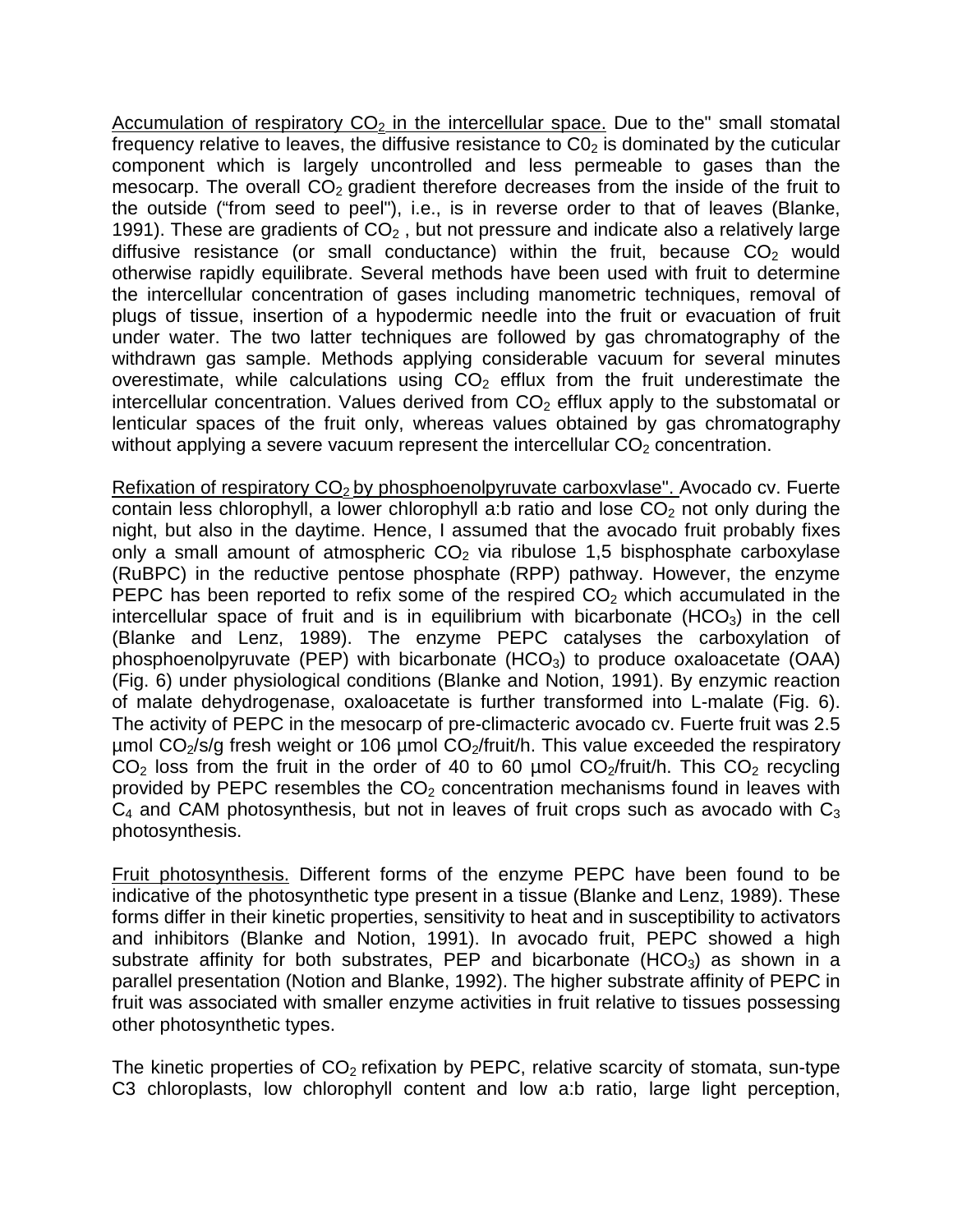accumulation of  $CO<sub>2</sub>$  to the percent level in the intercellular space and respiratory  $CO<sub>2</sub>$ efflux from the fruit in the dark and light showed that photosynthesis of the avocado fruit was different from that of the respective leaves and cannot be classified within an existing photosynthetic type, suggesting a new category of fruit photosynthesis also for ihe avocado fruil.

### **Conclusion**

Much of the fascination in studies of avocado fruit photosynthesis lies in attempting its classification and to explain the differences from that of its respective leaves. This fascination also lies in the potential to stimulate energetically economic mechanisms of the avocado fruit and their usage in order lo improve fruit quality by avoiding pre-and postharvest physiological disorders and maximizing yield potential.

### **I gratefully acknowledge travel grant** *4771* **157/91 and grant Bl 263/2/3 from DFG (Deutsche Forschungsgemeinschaft).**

# **Literature Cited**

- Blanke, M.M. 1990a. Chlorophyll determination with DMF. Wein-Wissenschaft. 45:76- 78.
- Blanke, M.M. 1990b. Light transmission into grape berries. Wein-Wissenschaft. 45:21- 23.
- Blanke, M.M. 1990c. Photosynthesis in subtropical fruits-review paper. Acta Hort. 275:435-439.
- Blanke, M.M.. 1990d. Guidelines for reporting studies on fruit respiration. Gartenbauwissenschaft. 55:282.
- Blanke, M.M. 1991. Respiration of apple and avocado fruit. Postharvest News and Information 2:429-436.
- Blanke, M.M. and ADC. 1992. Use of the ADC LCA 3 in avocado fruit physiology. Proceedings of the Second World Avocado Congress, p. 243.
- Blanke, M.M., and J. Bower. 1990a. Surface features of the avocado fruit. Trop. Agr. 67: 379-381.
- Blanke, M.M., and J. Bower. 1990b. Possible role of stomata in transpiration of avocado fruit. Acta Hort. 275: 449-450.
- Blanke, M.M., and F. Lenz. 1989. Fruit photosynthesis a review. Plant, Cell & Environ. 12:31-46.
- Blanke, M.M., and B.A. Notion. 1991. Physiological significance of photosynthetic phosphoenolpyruvate carboxylase in avocado fruit. J. Plant Physiol. 137: 553- 558.
- Notion, B.A. and M.M. Blanke. 1992. Contribution of phosphoenolpyruvate carboxylase to the carbon economy of avocado fruit and categorization of photosynthesis. Proceedings of the Second World Avocado Congress, pp. 449-455.
- Platt-Aloia, K.A., and W.W. Thompson. 1981. Ultrastructure of the mesocarp of mature avocado fruit and changesassociated with ripening. Ann. of Botany. 48:451-465.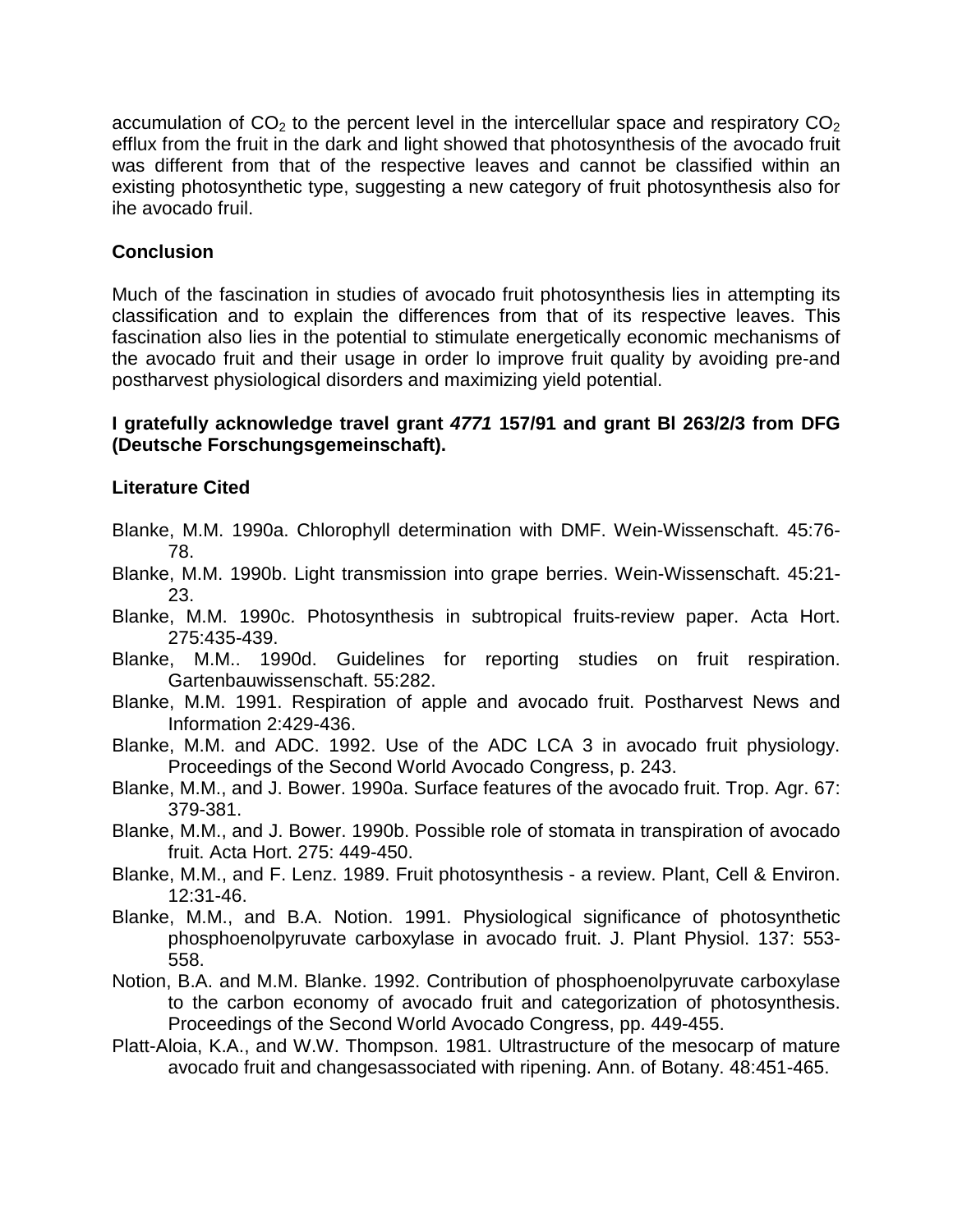- Whiley, A.W., K.R. Chapman, and J. B. Saranah. 1988. Water loss of floral structures of avocado *(Persea americana* Mill. cv. Fuerte) during flowering. Austral. J. Agr. Res. 39:457-467.
- Wolstenholme, B.N. 1985. Energy costs of fruiting as *a* yield limiting factor with special reference to avocado. Acta Hort. 175:121-126.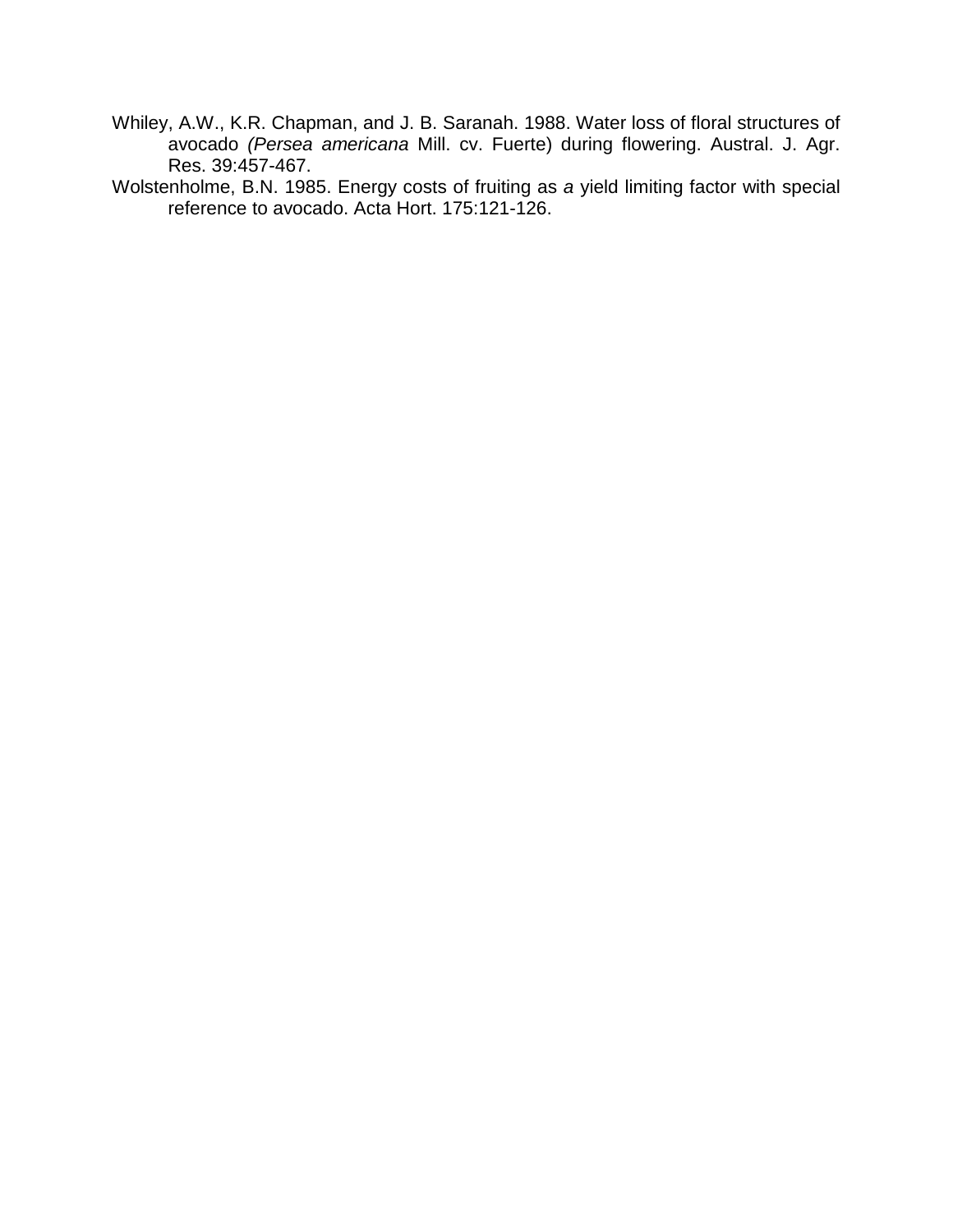|                                               | Units           | Avocado cv. Fuerte  | Apple cv. Golden<br><b>Delicious</b> |
|-----------------------------------------------|-----------------|---------------------|--------------------------------------|
| Fruit:                                        |                 |                     |                                      |
| Stomata                                       | fruit           | 20,000-30,000       | 2,000-6,000                          |
| Maximal stomatal<br>frequency (post-anthesis) | mm <sup>2</sup> | 50-75               | $15 - 25$                            |
| Minimal stomatal frequency<br>(maturation)    | mm <sup>2</sup> | less than 5         | less than 1                          |
| Stomatal size                                 | $\mu$ m         | $9-12 \times 16-19$ | 13-21 x 21-33                        |
| Leaf:                                         |                 |                     |                                      |
| Stomatal frequency                            | mm <sup>2</sup> | 390-510             | 320-390                              |

Table 1: Stomatal size and distribution in cv. Fuerte avocado fruit in relation to its respective leaves and apple fruit cv. Golden Delicious.

> Table 2. Red (660 nm):far red (730 nm) ratio of light transmitted by leaf and peel of avocado.

| Avocado tissue | Light transmission (%)   |             | Red: far red ratio |
|----------------|--------------------------|-------------|--------------------|
|                | 660 nm                   | 730 nm      |                    |
| Fruit peel     | 1.5                      | 8.4         | 0.18               |
| Leaves         | $0.9 - 1.5$              | $6.5 - 9.0$ | $0.11 - 0.22$      |
| Sunlight       | $\overline{\phantom{0}}$ | -           | $1.0 - 1.2$        |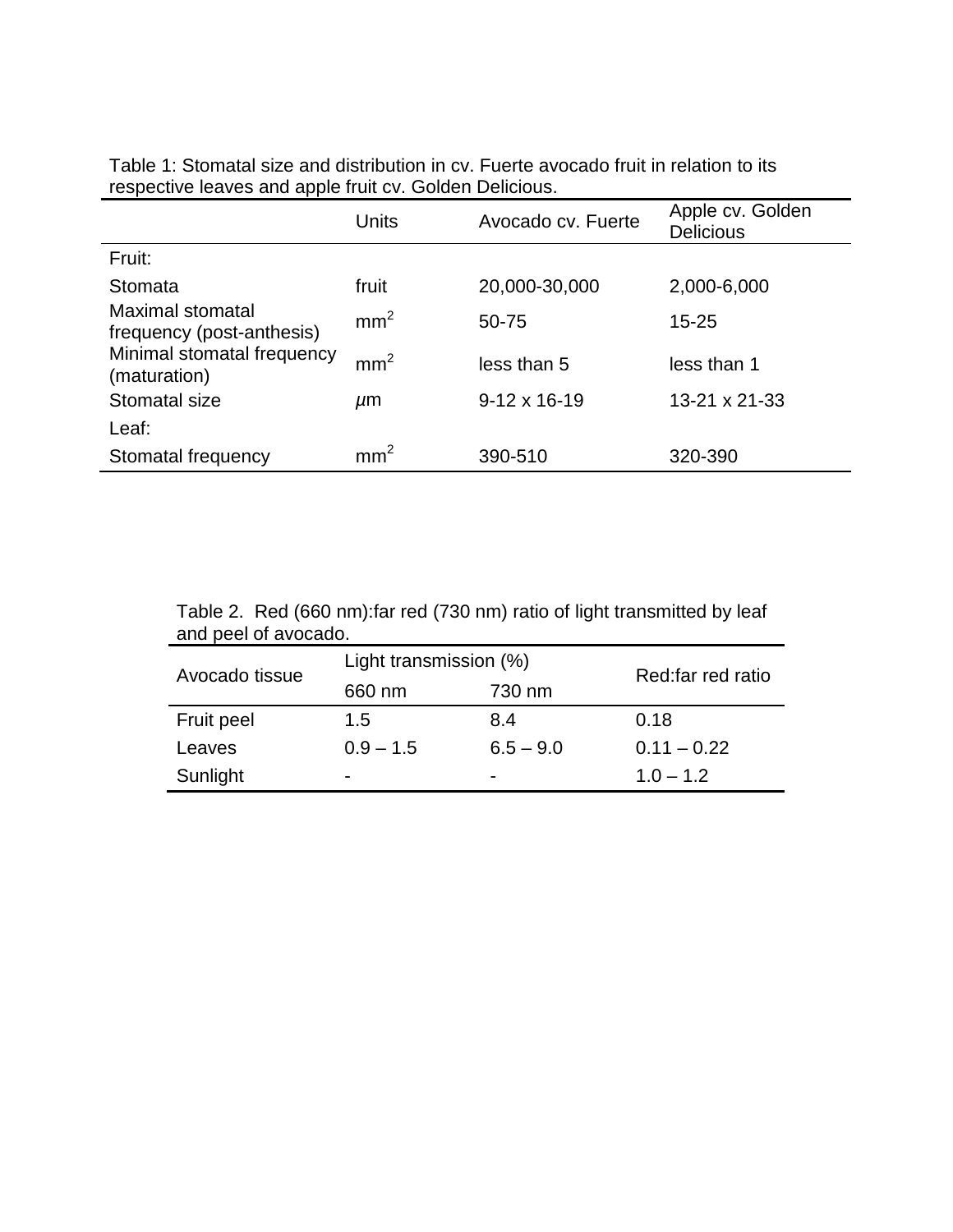Fig. 1. SEM micrograph of developing avocado fruit cv. Fuerte one week after anthesis (post-anthesis). Gross cuticular characteristics were not evident at this stage of development. Individual trichomes or hairs developed. Stomata with elliptical guard cells appeared functional (magnification x 625).



Fig. 2. SEM micrograph of developing avocado fruit cv. Fuerte three weeks after anthesis showing surface characteristics. The cuticular striations with parallel lamellae surround the stomata (magnification x 440)

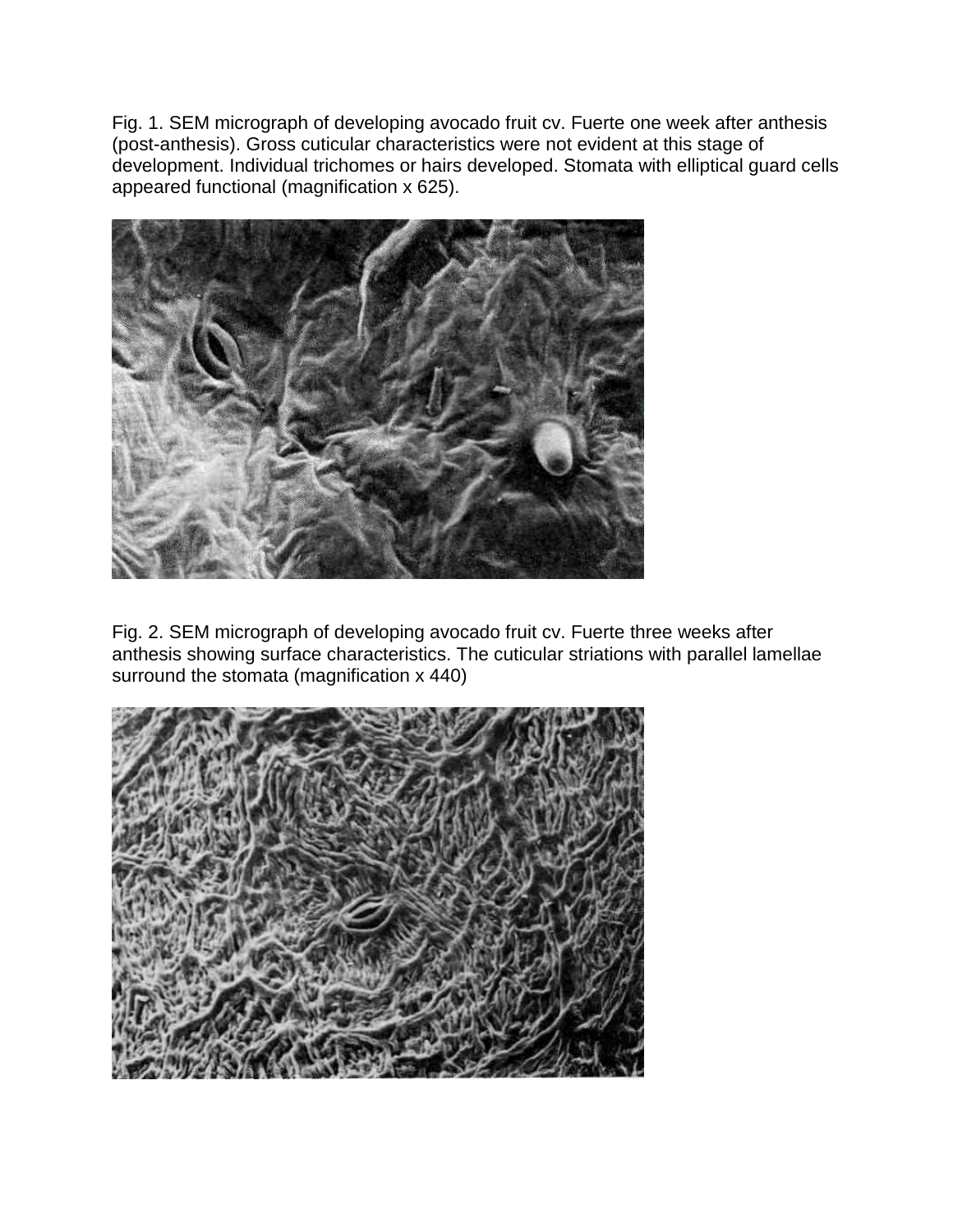Fig. 3. Spectra of light transmitted by the peel (top line) and mesocarp of the thinskinned cv. Fuerte fruit. Values for the flesh originate from a 1 to 2 mm slice of the mesocarp. The peel of avocado fruit cv. Fuerte transmitted ca. 4 % of incident light at 560 nm and more than 9.5 % above 780 nm. The low transmittance around 670 nm is due to the absorption by chlorophyll.





Fig. 4. Schematic of  $CO<sub>2</sub>$  exchange which occurs preferentially through stomata of the peel of a cv. Fuerte avocado fruit.